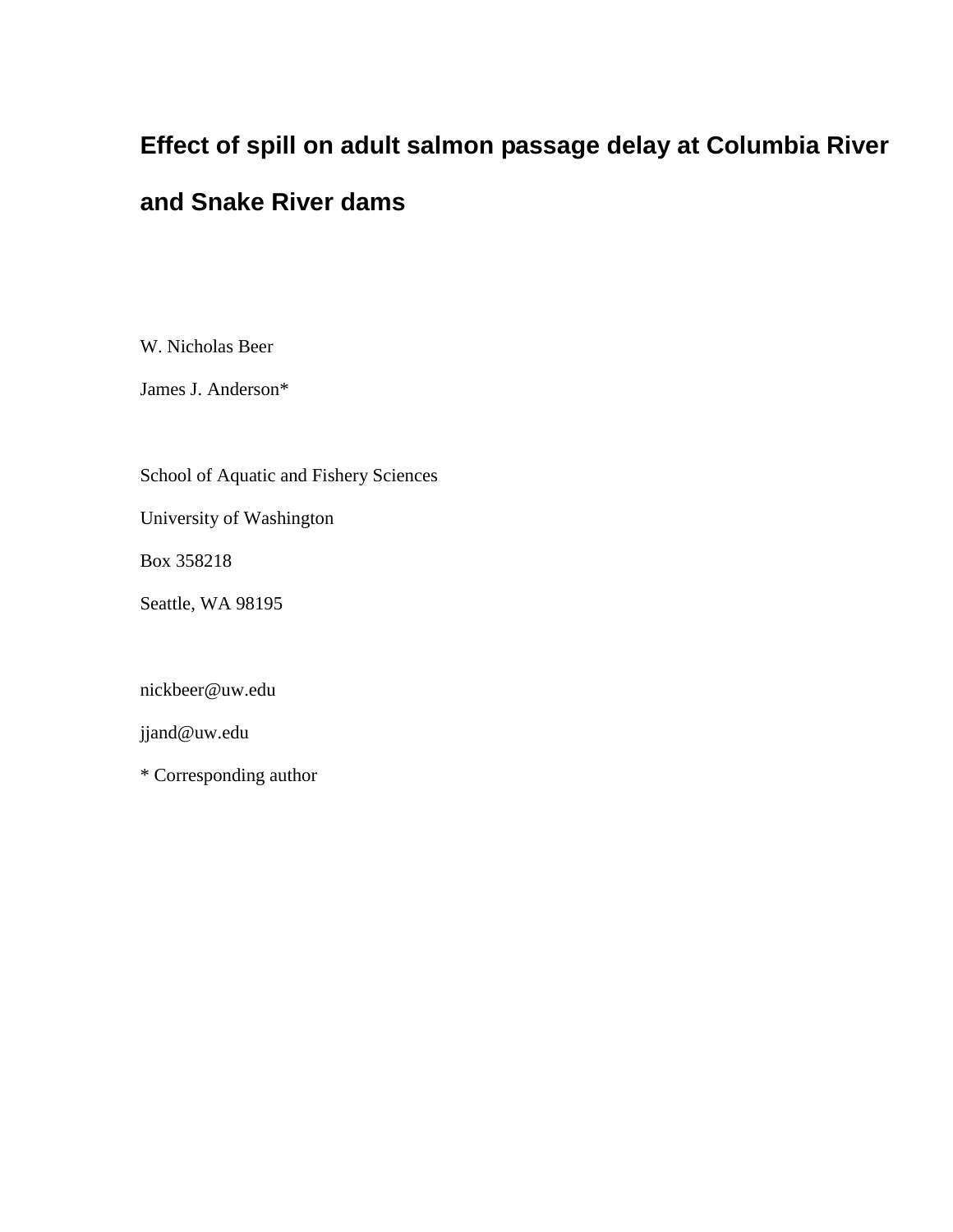#### *Abstract*

Spill, used to assist the downstream passage of juvenile Chinook salmon (*Oncorhynchus tshawytscha*), and steelhead (*O. mykiss*) at eight dams in the Columbia/Snake River hydrosystem may delay the upstream passage of the adults. To evaluate the potential effects of spill on adult passage we evaluated the historical relationship between the day-to-day variations of spill and upstream fish passage at the eight dams of the Columbia/Snake river hydrosystem between 1960 and 2010. Seven of the dams had negative relationships in which an increase in spill was statistically correlated with a decrease in passage. The Dalles Dam, which has a unique configuration of spill bays, powerhouses and adult passage facilities, had a significant positive relationship. Steelhead salmon were most sensitive to changes in spill throughout the system, and jack Chinook, the least sensitive. These patterns suggest that the spill-passage relationship is weak but depends on both migration behavior and dam configuration. In general, the analysis indicates that spilling 30% of the river flows to assist juvenile fish downstream passage delays the adult upstream passage by about one day on a total hydrosystem passage of between two and four weeks depending on species.

#### **Introduction**

The adult migration of salmon upstream to their spawning grounds is the penultimate stage in their life history and is important because these fish are the survivors that contribute to the next generation. The success of fish passage depends on the fish's ability to move efficiently through the river system and conserve energy for spawning. Delays during upstream passage therefore can affect their fitness by depleting energy reserves which would otherwise be used in spawning. In rivers with dams, upstream passage can be delayed by hydraulic conditions that affect the ability of fish to find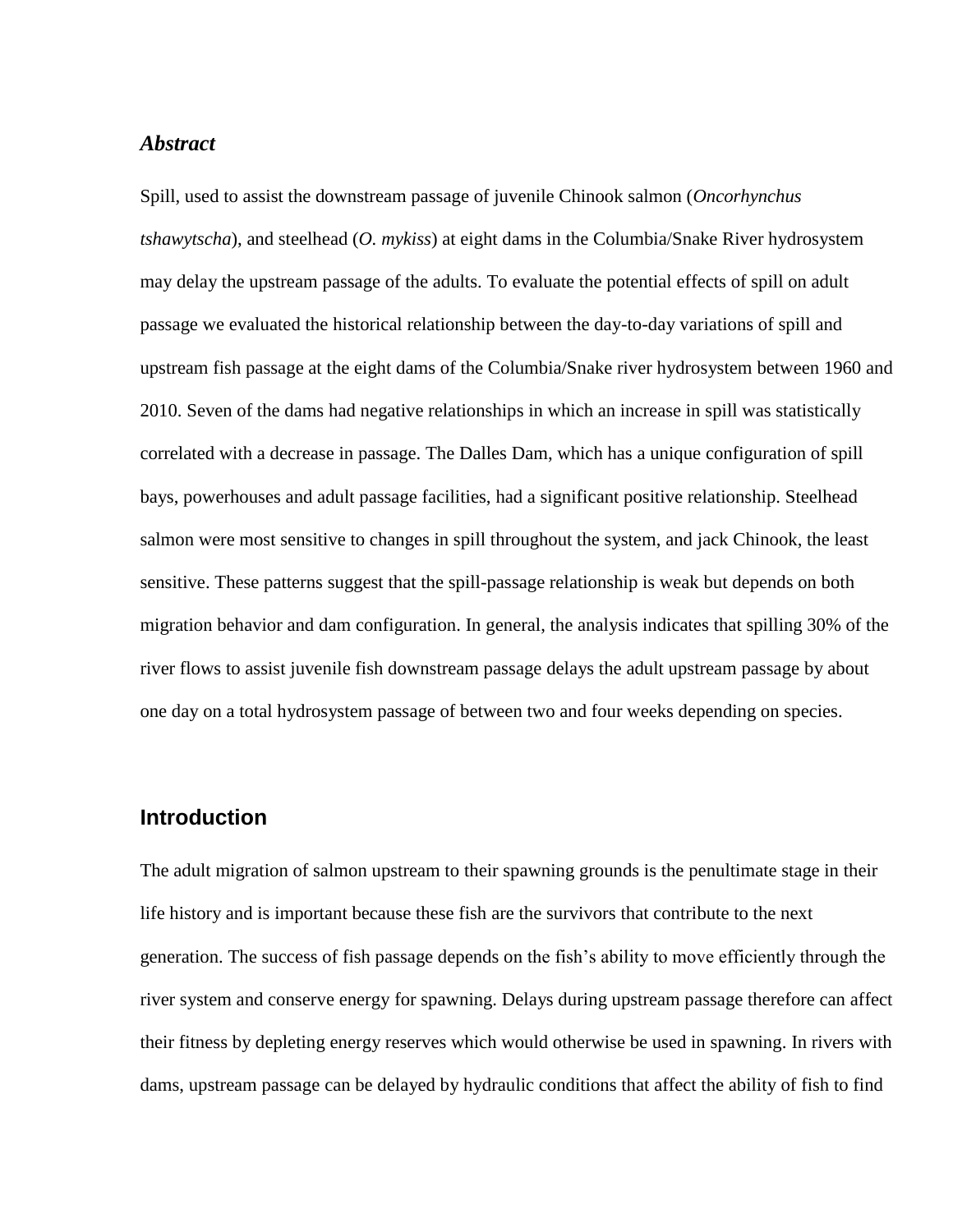and ascend the fishways (Anderson et al. 2009; Beer 2007; Hinch et al. 2000; Keefer et al. 2008b; Salinger et al. 2006).

Research has shown that the configurations of dam structures, flow and spill alter fish passage behavior at dams (Caudill et al. 2006; FERL 2010; Jepson et al. 2009; Keefer et al. 2008a; Leman et al. 1966; Lundqvist et al. 2008). Generally as spill increases proportional to total flow, fish are attracted to the spillway (Lundqvist et al. 2008), but at very high spill volumes, passage times increase (Caudill et al. 2006; FERL 2010) and the fallback of fish over the spillway and through turbines increases (Boggs et al. 2004). A controlled study revealed that low-level spills could attract both Chinook salmon and steelhead at Lower Monumental and Ice Harbor ladders near spill ways (Bjornn et al. 1999). However, passage of Chinook salmon through the Snake River dams was reduced at the highest flow and spill levels (Bjornn et al. 1998). At Little Goose Dam on the Snake River, spill operations generally delayed fish passage (Jepson et al. 2009), and Keefer et al. (2008b) noted that frequent switching of spill conditions provided confusing cues to adult fish and increased their delay in passing. Moderate spill was best for attracting fish to spillway entrances.

The accumulated evidence that spill may increase the delay of adult upstream passage is of concern in the Columbia/Snake river hydrosystem because spill levels have been increased in the past several years to assist the downstream passage of juvenile salmon and steelhead (NMFS 2008) during the time that the adults are moving upstream. To evaluate the potential effects of spill we examine four decades of spill and adult upstream passage for the eight dams of the Columbia/Snake River hydrosystem (Figure 1).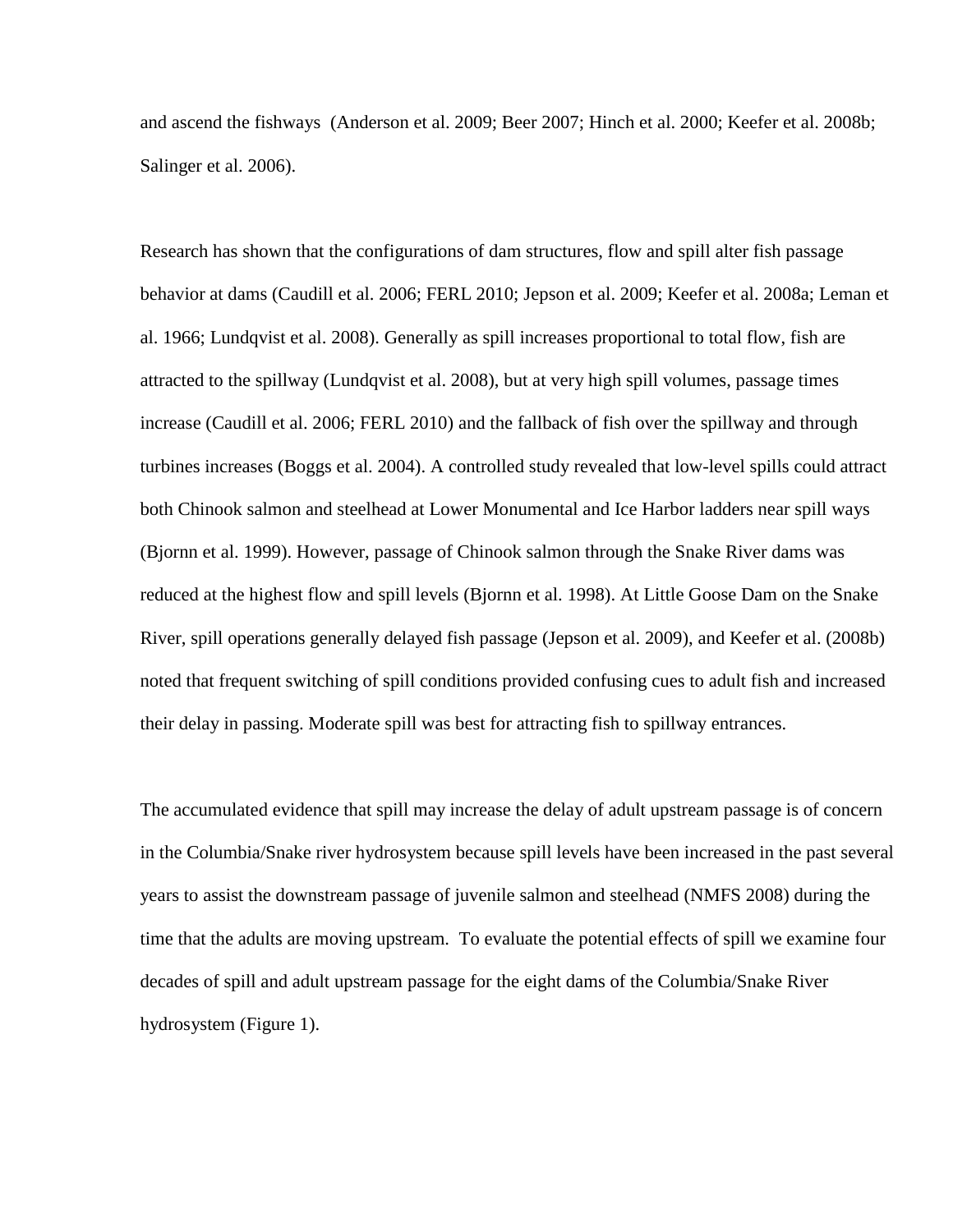#### **Methods**

The method compares changes in adult passage counts and spill levels for each dam and species over four decades of observations. The spill levels and passage numbers at dams vary considerably from day-to-day and to evaluate the effect of the day-to-day variation in spill on fish passage at dams independent of other factors that affect passage, a regression technique was developed that compares daily observed spill and fish passage measures to running means of the measures (Figure 2). Differences between short-term conditions and observed conditions reflect the effect of the daily variations in spill whether or not the general trend in passage numbers is increasing or decreasing.

The anomaly of spill on day *i* relative to the average of spill over the previous two days is defined:

$$
x_i = s_i - (s_{i-1} + s_{i-2})/2
$$
 (1)

where  $s_i$  is the spill on day *i*. Because the day-to-day counts of fish passage at a dam tend to be correlated and may vary by orders of magnitude, fish passage is defined as the ratio of the passage count on day *i*, designated *m<sup>i</sup>* , to the average passage count over a 5 day interval centered on day *i*:

$$
y_i = \frac{m_i}{mean(m_{i-2}...m_{i+2})}.
$$
 (2)

In principle, if spill has a negative impact on fish passage, then when the spill on day *i* is above the short term mean the fish passage count on day *i* should fall below the running mean value. Thus, a relationship between the spill anomaly and the passage ratio anomaly should be reflected in the regression:

$$
y_i = \alpha + \beta x_i \tag{3}
$$

where  $\beta$  is a measure of the effect of spill on passage and  $\alpha$  is an intercept that, in principle, tends to 1. The error in the passage anomaly was found to be normally distributed and the coefficients were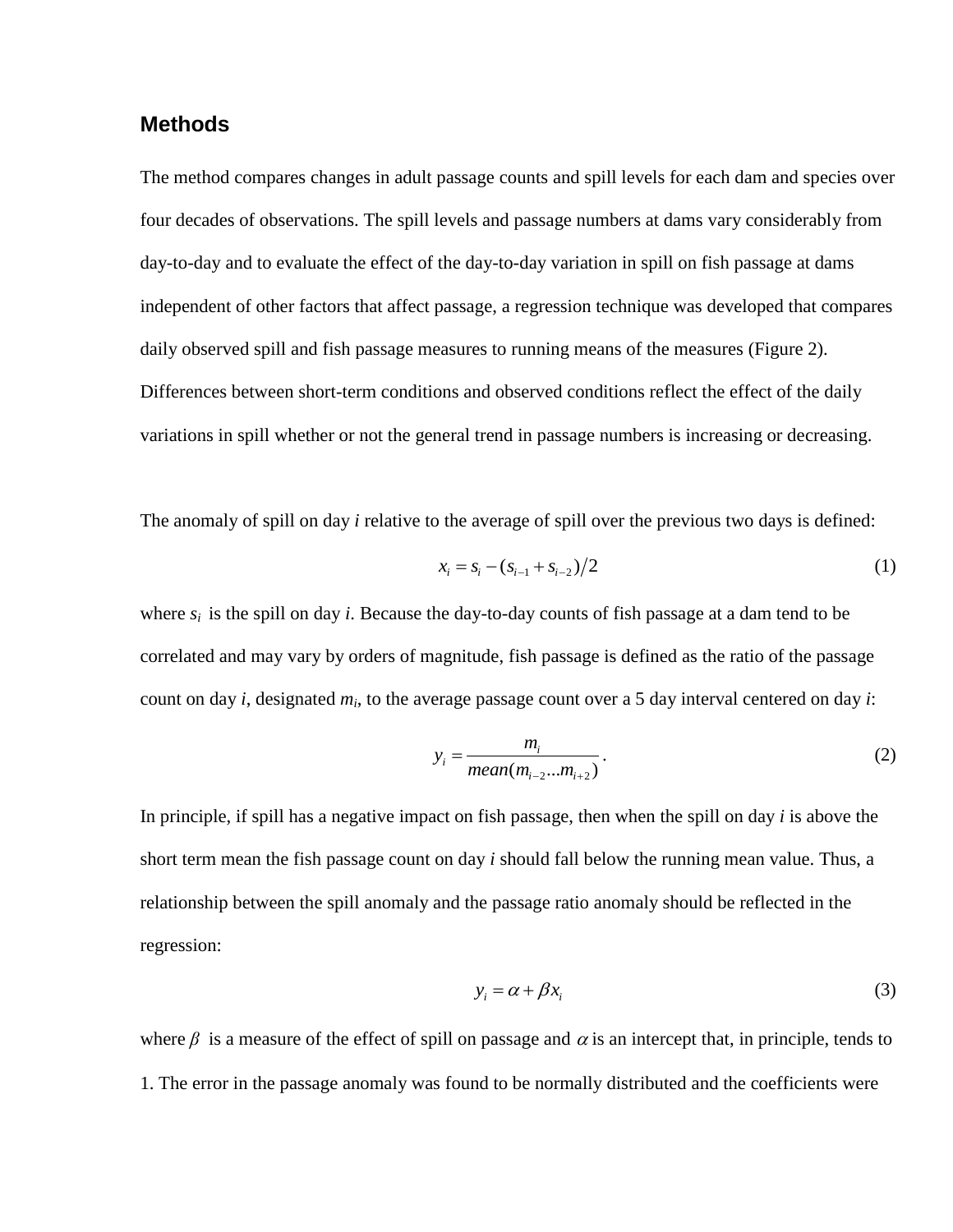estimated by minimizing the sum-of-squares where days with less than 10 fish were excluded from the regression.

A first order estimate of the delay due to spill is developed as follows. Assuming that fish pass a dam according to a binomial process, then the mean number that pass in day *i* is  $m_i = p_i N_i$ , where  $N_i$  is the number of fish in the tailrace in day  $i$  and  $p_i$  is the probability of passing in the day. Furthermore, the running average of fish passing over the five day interval is similarly  $\bar{m}_i = p_i N_i$  where the bar specifies an average over 5 days centered on day *i*. Now the passage ratio on day is defined  $y_i = p_i N_i / \overline{p_i N_i}$ . Assuming that the number of fish that arrive at a dam is independent of the spill operations then *p* and *N* are independent random variables. Next, the average passage numbers are approximated as  $pN \sim \overline{p}N$ . To evaluate this approximation assume p is uniformly distributed over an interval (e.g. 0.4 to 0.6) and *N* has a gamma distribution with a mean daily fish passage of 600 and a standard deviation of 300. For these conditions,  $pN/\overline{p}N$  is normally distributed with expected value  $E\left[\overline{pN}/\overline{pN}\right] = 1.00 \pm 0.02$ . With the number of fish arriving at the dam independent of spill, the ratio of the forebay numbers on day *i* to the mean across five days converges to 1. For the numerical example this gives  $E[N/\bar{N}] = 1.00 \pm 0.3$ . It follows then that

$$
y = \frac{pN}{pN} \sim \frac{pN}{\overline{p}\overline{N}} = \frac{p}{\overline{p}}
$$
(4)

and the approximate relationship between a change in spill,  $x$ , and the probability of passage of a fish in a day is

$$
p = \overline{p}(\alpha + \beta x). \tag{5}
$$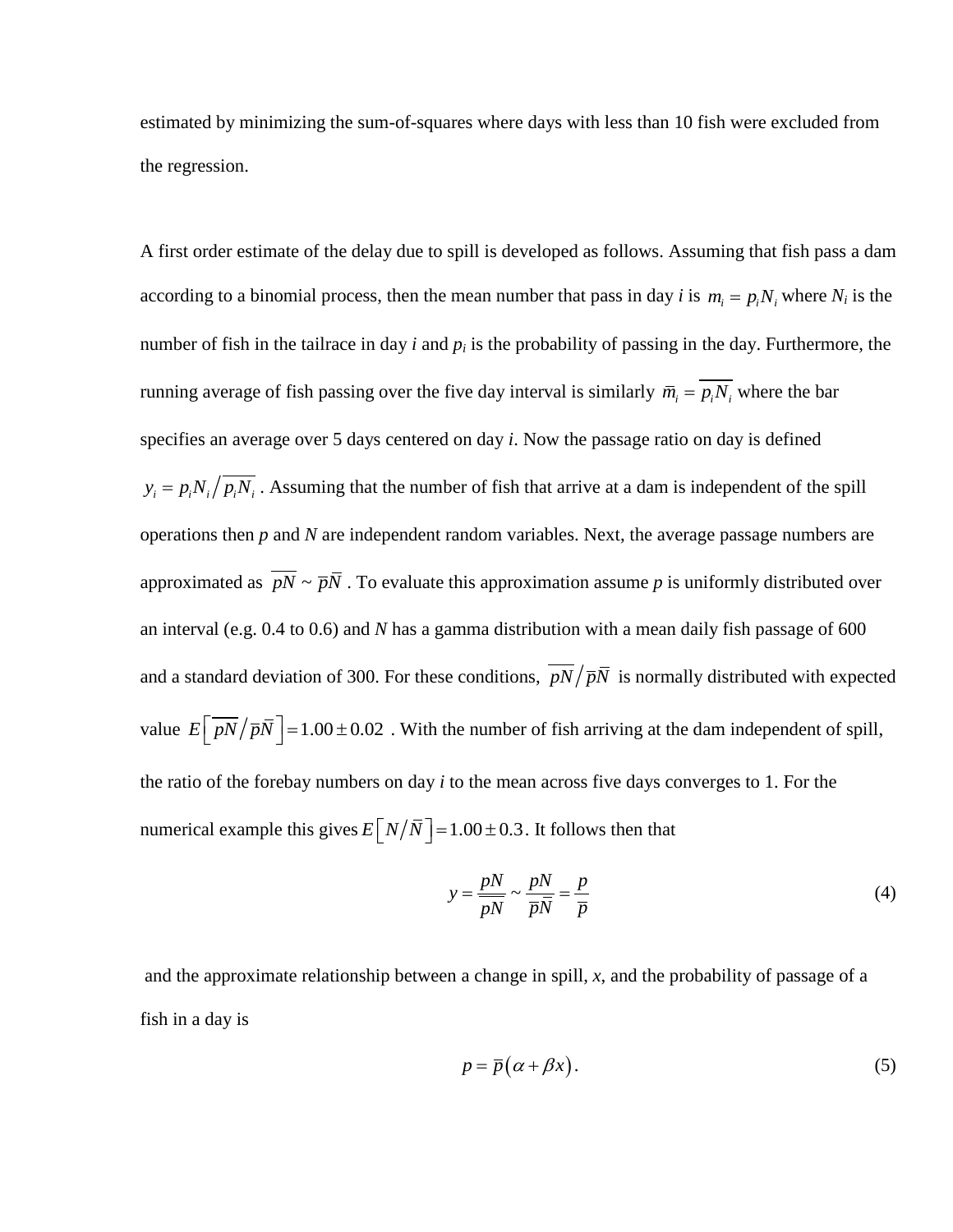Note that eq.(5) only gives the passage probability for an incremental change in spill from some base passage probability  $\bar{p}$  at some level of spill *x* immediately prior to the incremental change. However, with information or assumptions on the passage probabilities and average delay under base conditions we can estimate the relative effect of spill on passage.

To express the effect of a spill change on the time it takes on the average for a fish to pass a dam assume that fish pass continuously and independently. Then, the cumulative probability distribution of fish passage as a function of time in the tailrace *t* and spill conditions *x* is expressed

$$
p(x,t) = 1 - \exp(-\lambda(x)t)
$$
 (6)

where the rate of passage is  $\lambda(x)$ . Equation (6) is the cumulative probability of passage as a function of time *t* while eq. (5) is the cumulative probability of passing in one day and so equating the two equations at  $t = 1$  day gives the passage rate as a function of spill as

$$
\lambda(x) = -\ln(1 - \overline{p}(\alpha + \beta x))
$$
\n(7)

where  $\bar{p}$  expresses the average probability of a fish passing in one day given no change in spill. The time required for 50% of the fish to pass can be defined as a function of the change in spill by setting  $p(x,t) = 0.5$  in eq. (6) and defining  $\lambda(x)$  by eq. (7) to give

$$
t_{0.5} = \frac{\ln(0.5)}{\ln(1 - \bar{p}(\alpha + \beta x))}.
$$
 (8)

The time is expressed in days.

#### **Data**

The eight dams (Figure 1) used in the analyses are referenced: BON, Bonneville; TDA, The Dalles; JDA, John Day; MCN, McNary; IHR, Ice Harbor; LMN, Lower Monumental; LGS, Little Goose;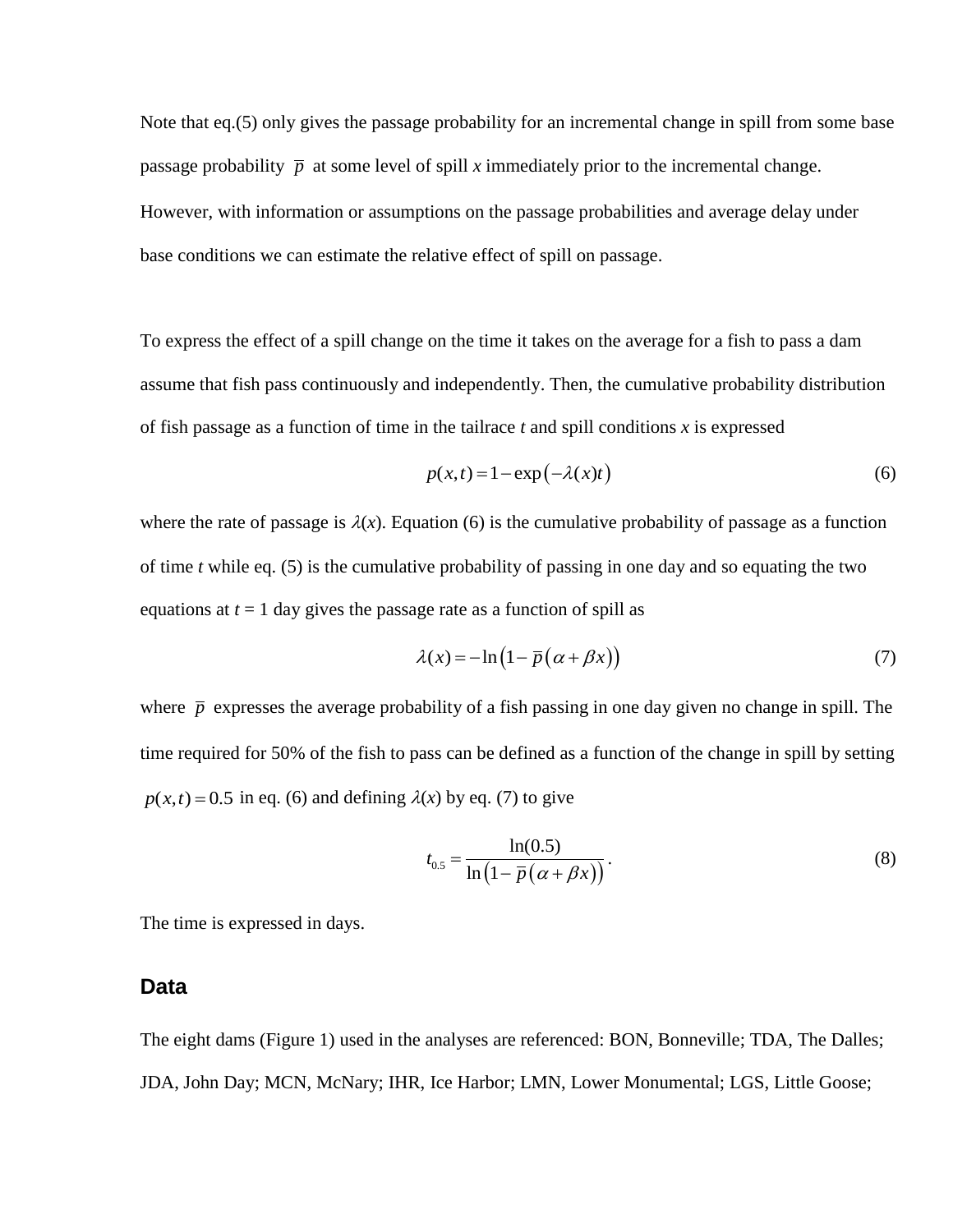and LWG, Lower Granite. Time series of spill volume, spill percentage, and adult passage counts (Chinook , jack Chinook and steelhead salmon) were compiled from DART (www.cbr.washington.edu/dart/) for BON (1960-2010), TDA (1960-2010), JDA (1969-2010), MCN (1970-2010), IHR (1961-2010), LMN (1969-2010), LGS (1975-2010), and LWG (1975-2010) dams.

#### **Results**

Although many spill and passage correlations are significant, they are weak relationships because passage variation is mostly due to other processes. The most general statement about spill affects on passage [\(TABLE](#page-16-0) 1 and [TABLE](#page-17-0) 2) is that at the Columbia River dams (BON, TDA, JDA, and MCN), there is a slight negative impact caused by increases in spill except for TDA where spill has the opposite effect; increased spill decreases passage time. At the Snake River dams (IHR, LMN, LGS, and LWG), the steelhead were negatively impacted, and the Chinook and jack Chinook had mixed but mostly negative results. The relationship between spill and fish passage is weakest at MCN, i.e. changes in spill do not impact Chinook or jack Chinook passage significantly. The spill anomaly vs. passage anomaly for Chinook salmon at BON (Figure 3) illustrates the typical negative pattern observed.

Equation (8) provides an estimate of the effect of spill in terms of the amount of delay or advance in the passage time in units of one day. Assuming an average passage probability  $(\bar{p})$  of 0.5 in one day (Bjornn et al. 1992; Zabel et al. 2008) and from the regressions noting  $\alpha = 1$  then the delay at a dam depends on the spill change *x* and the coefficient *β*. Using *β* parameters from Table 3, a 20 kcfs increase in spill delays passage between -0.8 and 4.2 hours. For an increase in spill percentage of 30%, delay varies between -0.5 and 13.8 hours. A worst-case scenario is estimated for each species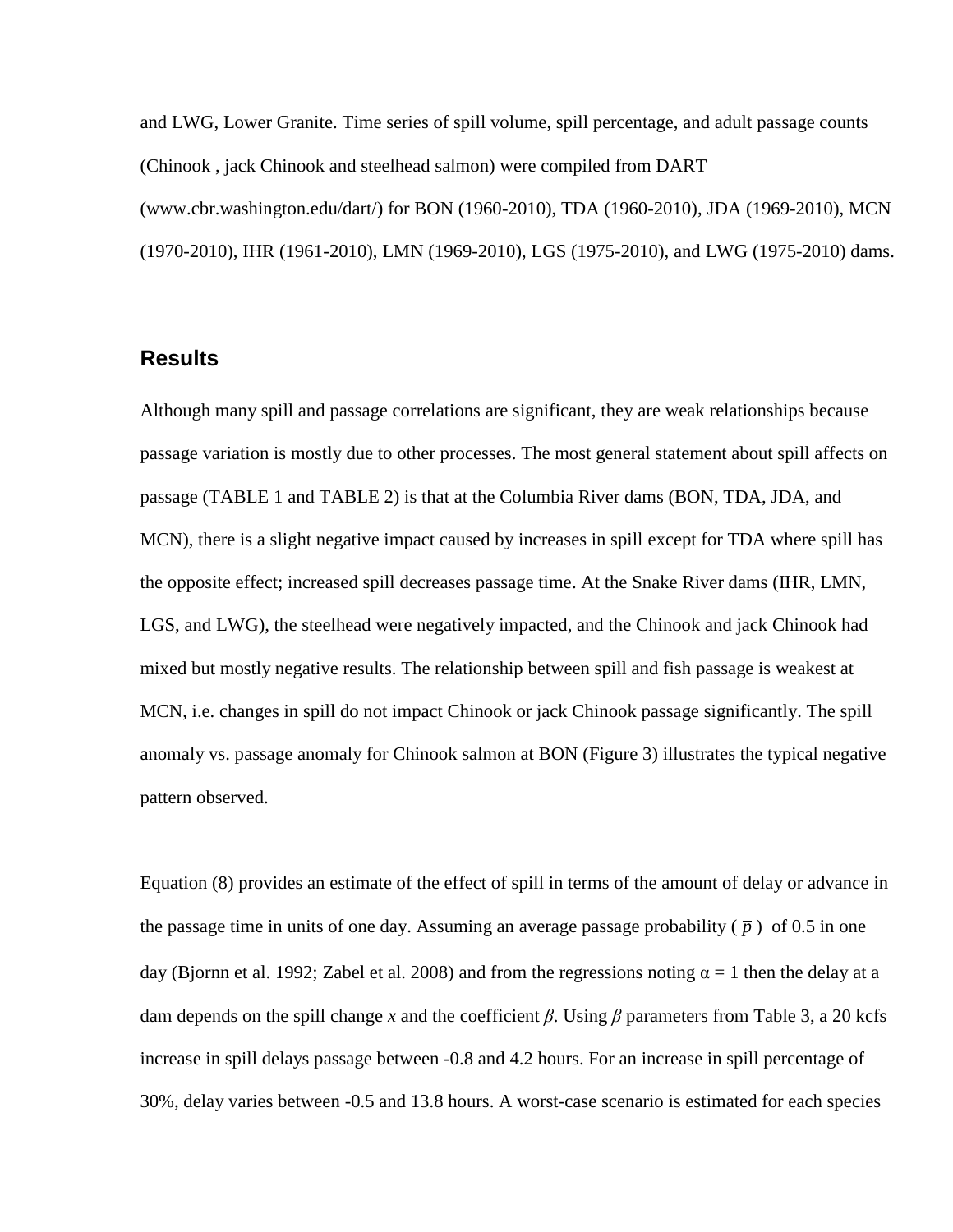passing all 8 dams. Assuming that the average passage is at spill level  $= 0\%$  and using a jump to 30%, then Chinook, steelhead and jacks are delayed 34, 43 and 30 hours respectively from BON to LWG. In comparison, the median travel times between BON and LWG dams from 1998-2002 were 17 and 36 days for spring Chinook and steelhead respectively (Salinger and Anderson 2006).

#### **Discussion**

A number of factors limit the ability to detect significant effects of spill on fish passage. First, extreme spill levels which have largest potential delays on passage were rare in the data and therefore did not influence the results as strongly as the common small changes in spill. Second, the effect of spill and flow on fish passage is incompletely understood, and since each dam's configuration is unique, local hydraulic conditions affected fish approach and passage in different ways. Third, daily and seasonal variations in fish passage were large resulting in the runs being exposed to different environmental conditions (DeHart 2010).

Variation in hydraulic conditions likely contributed to the unique relationship of spill and passage at TDA and BON. At most Columbia/Snake river dams, the spillway and powerhouse are on opposite sides of the project, with entrances to the fish ladders on either bank and between the two structures. However, at TDA, the powerhouse is perpendicular to the spillway and separate about 1 km, while at BON the spillway is separated from the two powerhouses by small islands. Bonneville Dam exhibited a consistent negative relationship between spill levels and passage. In contrast, at TDA, the significant relationships between spill and passage were all positive. Other studies have also noted the impacts of spill on passage at BON: Chinook passage was reduced at high levels of spill (Caudill et al. 2006; FERL 2010); fallback of fish after passing a dam, increases with spill (Boggs et al. 2004); and flow and spill dependent hydraulic conditions may delay fish entrance to fishways by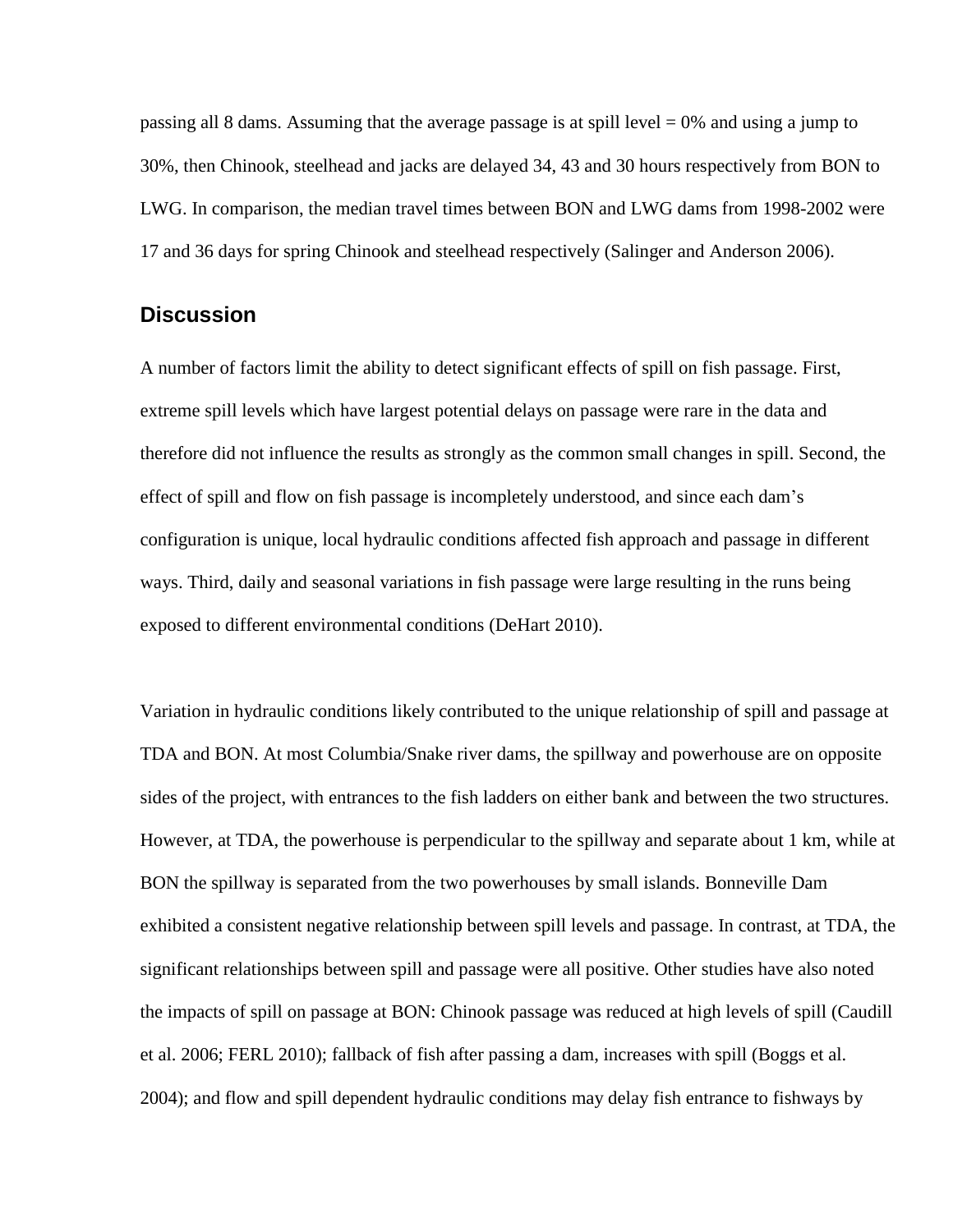increasing the energetic costs of swimming or disrupting their ability to locate the fishway (Caudill et al. 2006; FERL 2010; Jepson et al. 2009).

Several studies show steelhead were most impacted and jack Chinook least impacted by spill. Factors could include differences in fish size, run timing, behavioral preferences, and other conditions (e.g. temperature). Steelhead are known to be sensitive to velocities, flows, temperature gradients and other conditions at the fishway entrances and ladders (NMFS 2000). Additionally a study of individually tracked radio-tagged Chinook, concluded that smaller fish pass dams more quickly than larger ones (Zabel et al. 2008). Plausibly, jack Chinook, which are smaller than the main Chinook run, may avoid high flows by seeking near-shore fish ladders and therefore are less susceptible to changes in the hydraulic effects of spill.

On the Columbia and Snake Rivers, spill is stipulated at target levels (NMFS 2008) to aid juvenile passage but delay of adults could affect survival and spawning success (Dauble et al. 2000). The target levels are either volumes or percentages ranging from 20 to 100 KCFS or 30% to 40%, depending on the dam which results in an upstream passage delay of about one day or about 5% to 8% of the total passage time through the hydrosystem.

#### *Acknowledgments*

This work was supported by Bonneville Power Administration Contract No. 00049070.

#### *References*

Anderson, J. J., and W. N. Beer. 2009. Oceanic, riverine, and genetic influences on spring chinook salmon migration timing. Ecological Applications 19(8):1989-2003.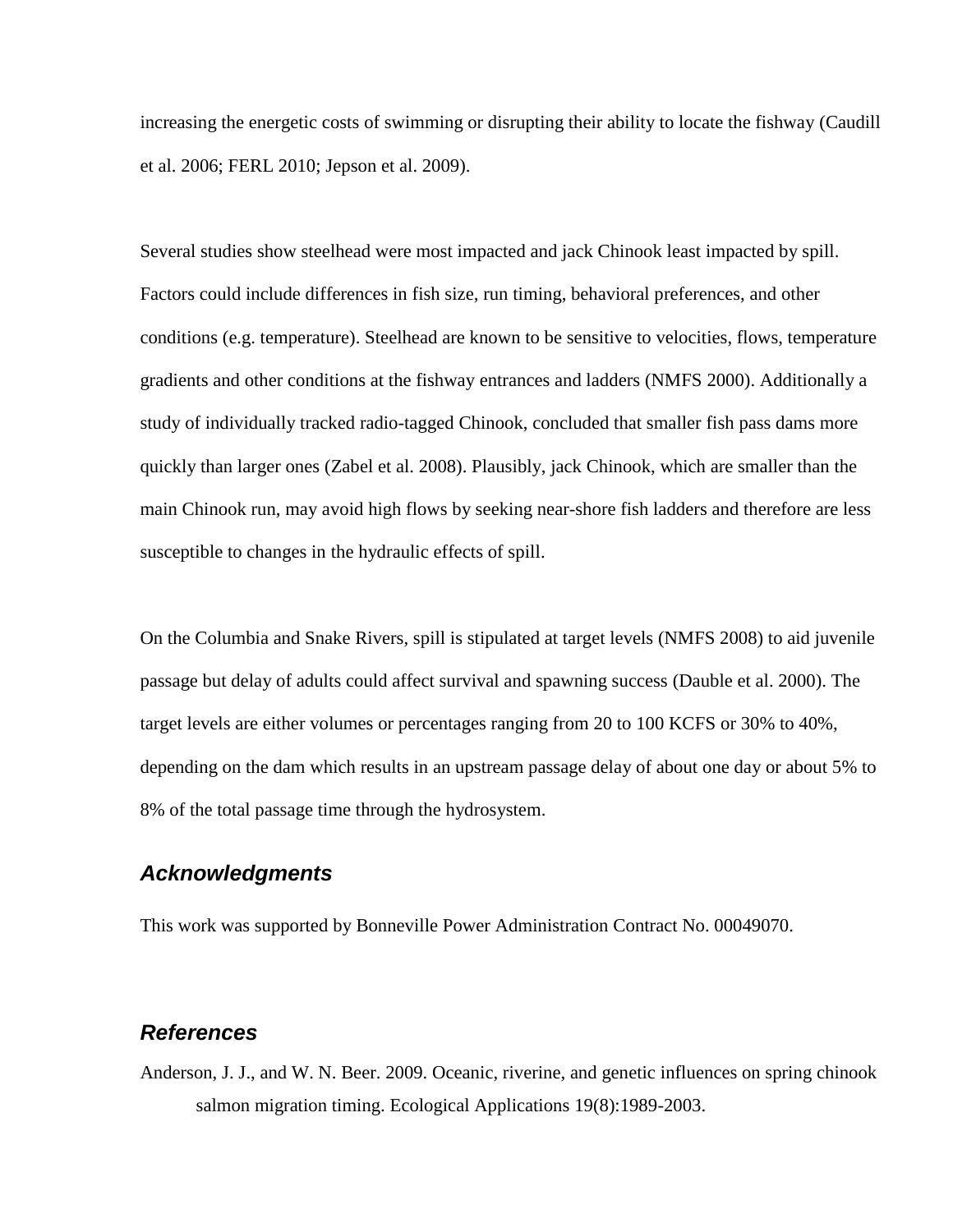- Beer, W. N. 2007. Run timing of adult Chinook salmon passing Bonneville dam on the Columbia River. Available: [http://www.cbr.washington.edu/papers/chinook.run.timing.2007.pdf.](http://www.cbr.washington.edu/papers/chinook.run.timing.2007.pdf)
- Bjornn, T. C., and C. A. Peery. 1992. A review of literature related to movements of adult salmon and steelhead past dams and through reservoirs in the lower Snake River. Moscow,
- Bjornn, T. C., and coauthors. 1999. Evaluation of fishway fences (1991-1998) and spill for adult salmon and steelhead passage (1994) at Snake River dams. Moscow, ID, Available: [http://www.nww.usace.army.mil/planning/ep/fishres/reports/mig-part6.pdf.](http://www.nww.usace.army.mil/planning/ep/fishres/reports/mig-part6.pdf) (April 20, 2011).
- Bjornn, T. C., and coauthors. 1998. Passage of Chinook salmon through the Lower Snake River and distribution into the tributaries, 1991-1993. Moscow, ID, Available: [http://www.cnr.uidaho.edu/UIFERL/pdf%20reports/part1ck.pdf.](http://www.cnr.uidaho.edu/UIFERL/pdf%20reports/part1ck.pdf) (April 20, 2011).
- Boggs, C. T., M. L. Keefer, C. A. Peery, T. C. Bjornn, and L. C. Stuehrenberg. 2004. Fallback, reascension, and adjusted fishway escapement estimates for adult Chinook salmon and steelhead at Columbia and Snake River dams. Transactions of the American Fisheries Society 133(4):932-949.
- Caudill, C. C., and coauthors. 2006. Adult Chinook salmon and steelhead dam passage behavior in response to manipulated discharge through spillways at Bonneville Dam. Moscow, ID,
- Dauble, D. D., and R. P. Mueller. 2000. Upstream Passage Monitoring: Difficulties in Estimating Survival for Adult Chinook Salmon in the Columbia and Snake Rivers. Fisheries 25(8):24- 34.
- DeHart, M. 2010. Fish Passage Center 2009 Annual Report. S. Fish Passage Center of the Columbia Basin Fish and Wildlife Authority 1827 NE 44th Avenue, Portland, OR 97213. Portland, OR, Available: [http://www.fpc.org/documents/annual\\_FPC\\_report/FPC%202009%20ANNUAL%20REPOR](http://www.fpc.org/documents/annual_FPC_report/FPC%202009%20ANNUAL%20REPORT--FINAL.pdf) [T--FINAL.pdf.](http://www.fpc.org/documents/annual_FPC_report/FPC%202009%20ANNUAL%20REPORT--FINAL.pdf) (September, 2010).
- FERL, 2010. Adult Salmon Passage Program. Fish Ecology Research Lab. Available: [http://www.cnr.uidaho.edu/uiferl/Adult%20Salmon.htm.](http://www.cnr.uidaho.edu/uiferl/Adult%20Salmon.htm) (August 18, 2010).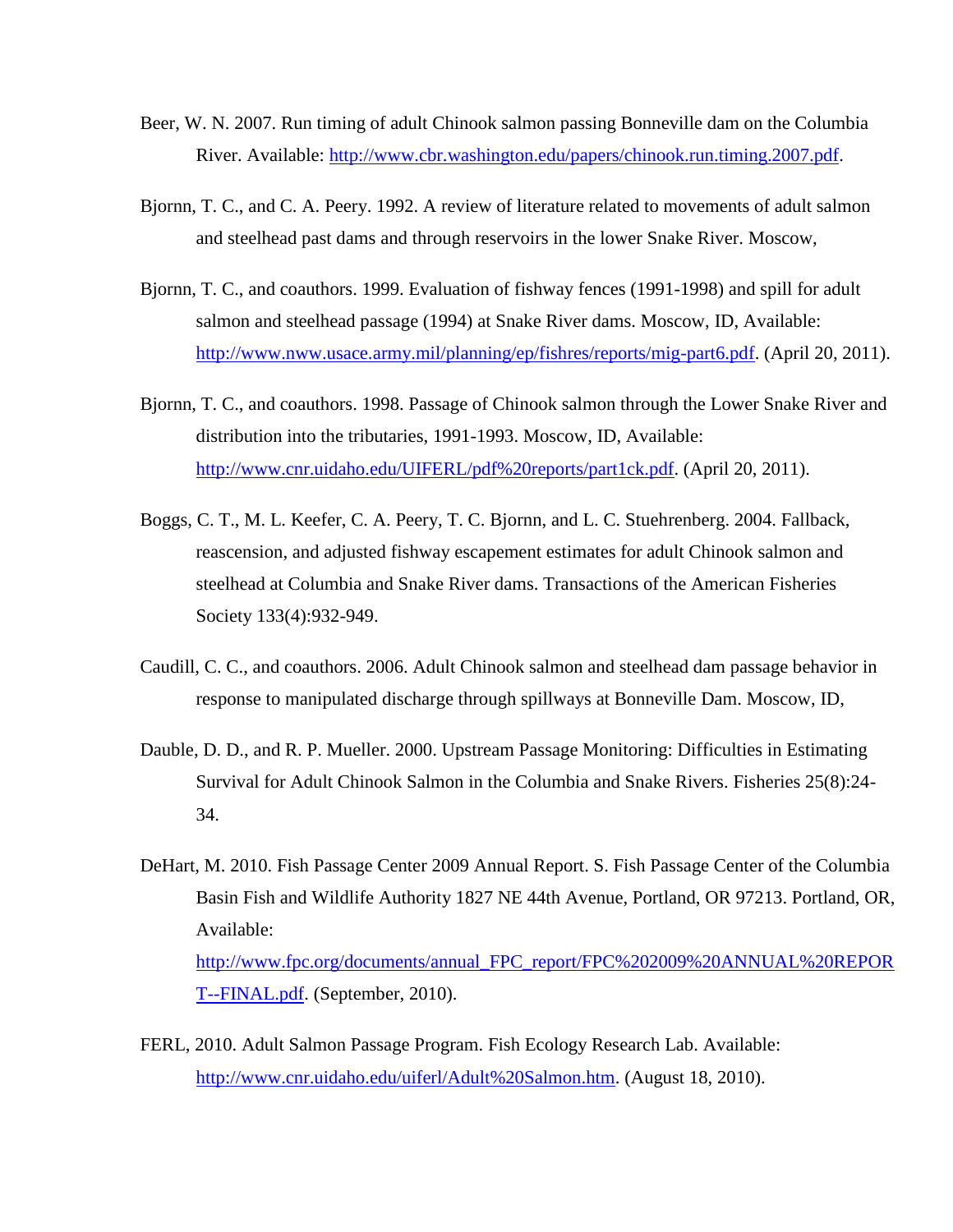- Hinch, S. G., and P. S. Rand. 2000. Optimal swimming speeds and forward-assisted propulsion: energy-conserving behaviours of upriver-migrating adult salmon. Can. J. Fish. Aquat. Sci. 57:2470-2478.
- Jepson, M. A., and coauthors, 2009. Adult Chinook Salmon Passage at Little Goose Dam in Relation to Spill Operations- 2008. University of Idaho. Available: [http://www.cnr.uidaho.edu/uiferl/pdf%20reports/UI%20USGS%202009-](http://www.cnr.uidaho.edu/uiferl/pdf%20reports/UI%20USGS%202009-6%20Little%20Goose%20CK%20Spill%20Manip.pdf) [6%20Little%20Goose%20CK%20Spill%20Manip.pdf.](http://www.cnr.uidaho.edu/uiferl/pdf%20reports/UI%20USGS%202009-6%20Little%20Goose%20CK%20Spill%20Manip.pdf)
- Keefer, M. L., and coauthors, 2008a. Adult salmon and steelhead passage through fishways and transition pools at Bonneville Dam, 1997-2002. Available: [http://www.cnr.uidaho.edu/uiferl/pdf%20reports/2008-](http://www.cnr.uidaho.edu/uiferl/pdf%20reports/2008-5_Bonneville%20Fishway%20Use%20Report.pdf) [5\\_Bonneville%20Fishway%20Use%20Report.pdf.](http://www.cnr.uidaho.edu/uiferl/pdf%20reports/2008-5_Bonneville%20Fishway%20Use%20Report.pdf)
- Keefer, M. L., C. A. Peery, and C. C. Caudill. 2008b. Migration Timing of Columbia River Spring Chinook Salmon: Effects of Temperature, River Discharge, and Ocean Environment. Transactions of the American Fisheries Society 137(4):1120-1133.
- Leman, B., and G. J. Paulik. 1966. Spill-Pattern Manipulation to Guide Migrant Salmon Upstream. Transactions of the American Fisheries Society 95(4):397-407.
- Lundqvist, H., P. Rivinoja, K. Leonardsson, and S. McKinnell. 2008. Upstream passage problems for wild Atlantic salmon (*Salmo salar*) in a regulated river and its effect on the population. Hydrobiologia 602(1):111.
- NMFS. 2000. Passage of Juvenile and Adult Salmonids Past Columbia and Snake River Dams. Seattle, WA, Available: [http://www.nwfsc.noaa.gov/assets/11/4156\\_06282004\\_101959\\_passage.pdf.](http://www.nwfsc.noaa.gov/assets/11/4156_06282004_101959_passage.pdf)
- NMFS, 2008. Remand of 2004 Biological Opinion on the Federal Columbia River Power System (FCRPS) including 19 Bureau of Reclamation Projects in the Columbia Basin (Revised pursuant to court order, NWF v. NMFS, Civ. No. CV 01-640-RE (D. Oregon). NOAA Fisheries. Available: https://pcts.nmfs.noaa.gov/pls/pctspub/pcts\_upload.summary\_list\_biop?p\_id=27149. (August 18 2010).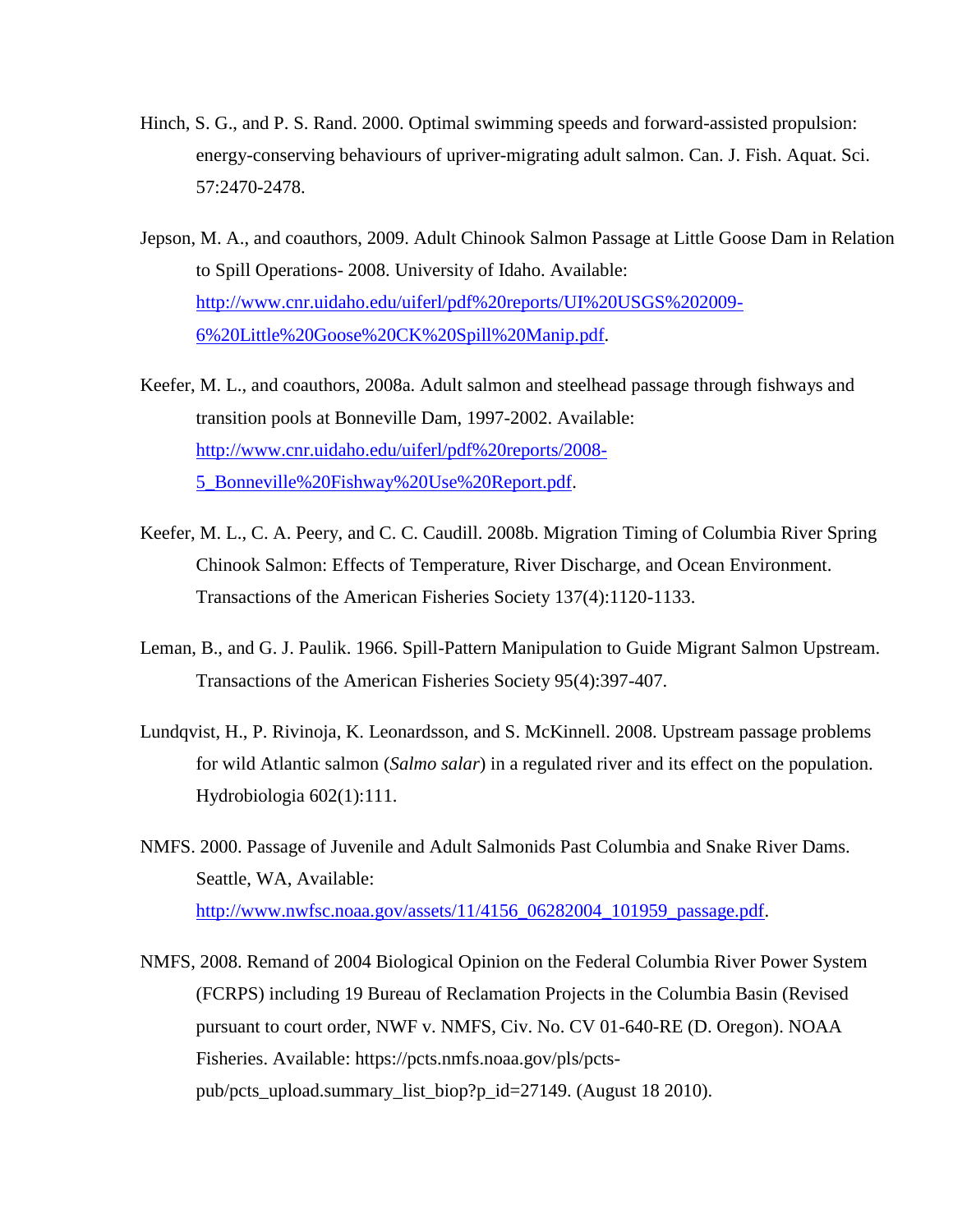- Salinger, D. H., and J. J. Anderson. 2006. Effects of Water Temperature and Flow on Adult Salmon Migration Swim Speed and Delay. Transactions of the American Fisheries Society 135(1):188-199.
- Zabel, R. W., B. J. Burke, M. L. Moser, and C. A. Peery. 2008. Relating dam passage time of adult salmon to varying river conditions using time-to-event analysis. American Fisheries Society Symposium 61:153-163.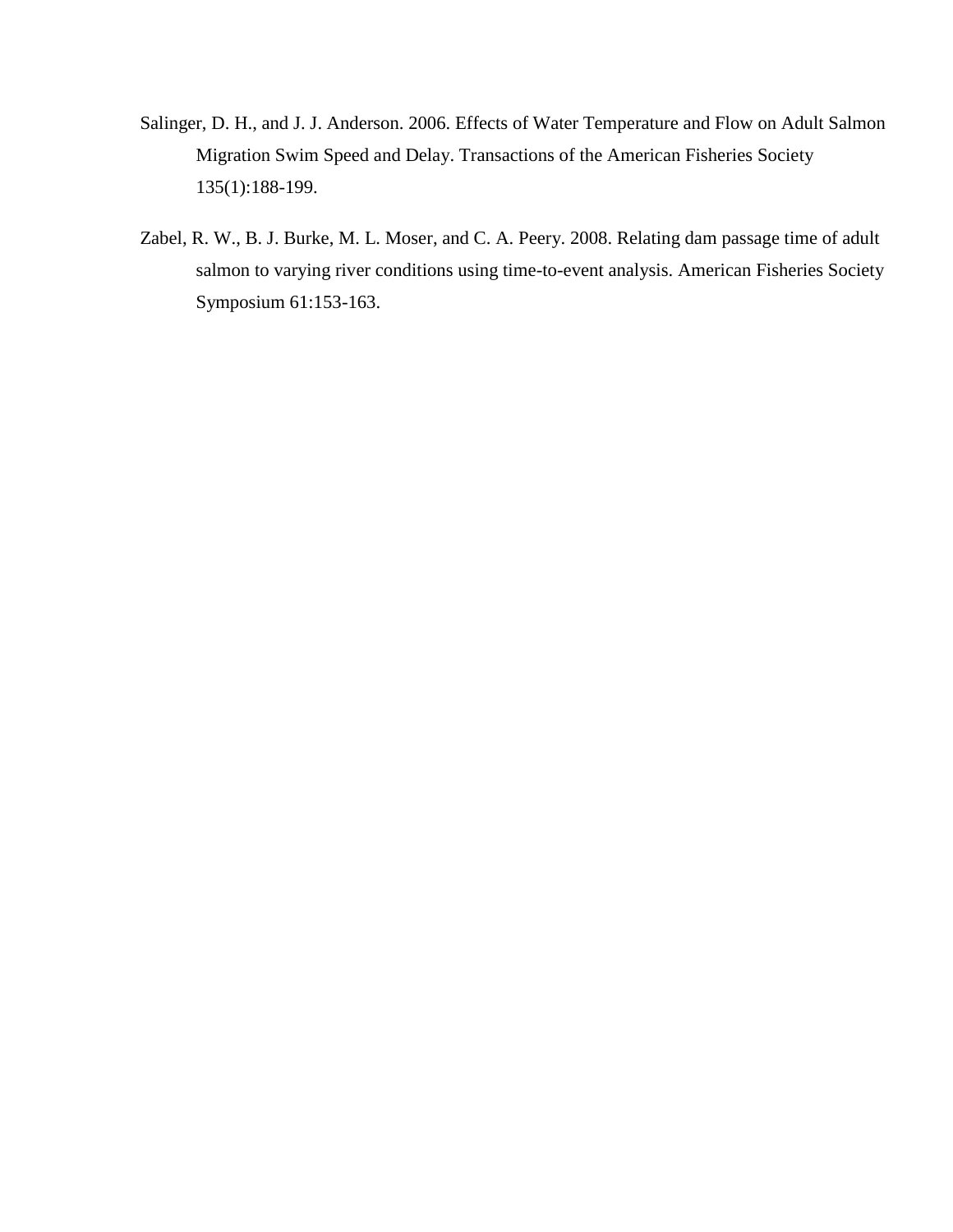### *Figures*

FIGURE 1. Map showing the Columbia and Snake rivers and the locations of dams on the migration route from Bonneville Dam to Lower Granite Dam.

FIGURE 2. Example of passage (#/d) and spill (kcfs) vs. day of year and passage ratio anomaly and spill ratio anomaly vs. day of year.

FIGURE 3 Relationship between spill anomaly (kcfs) and passage ratio anomaly for Chinook salmon at BON. The negative correlation is significant ( $p < 0.00001$ ). Values outside of 4 standard deviations are cropped.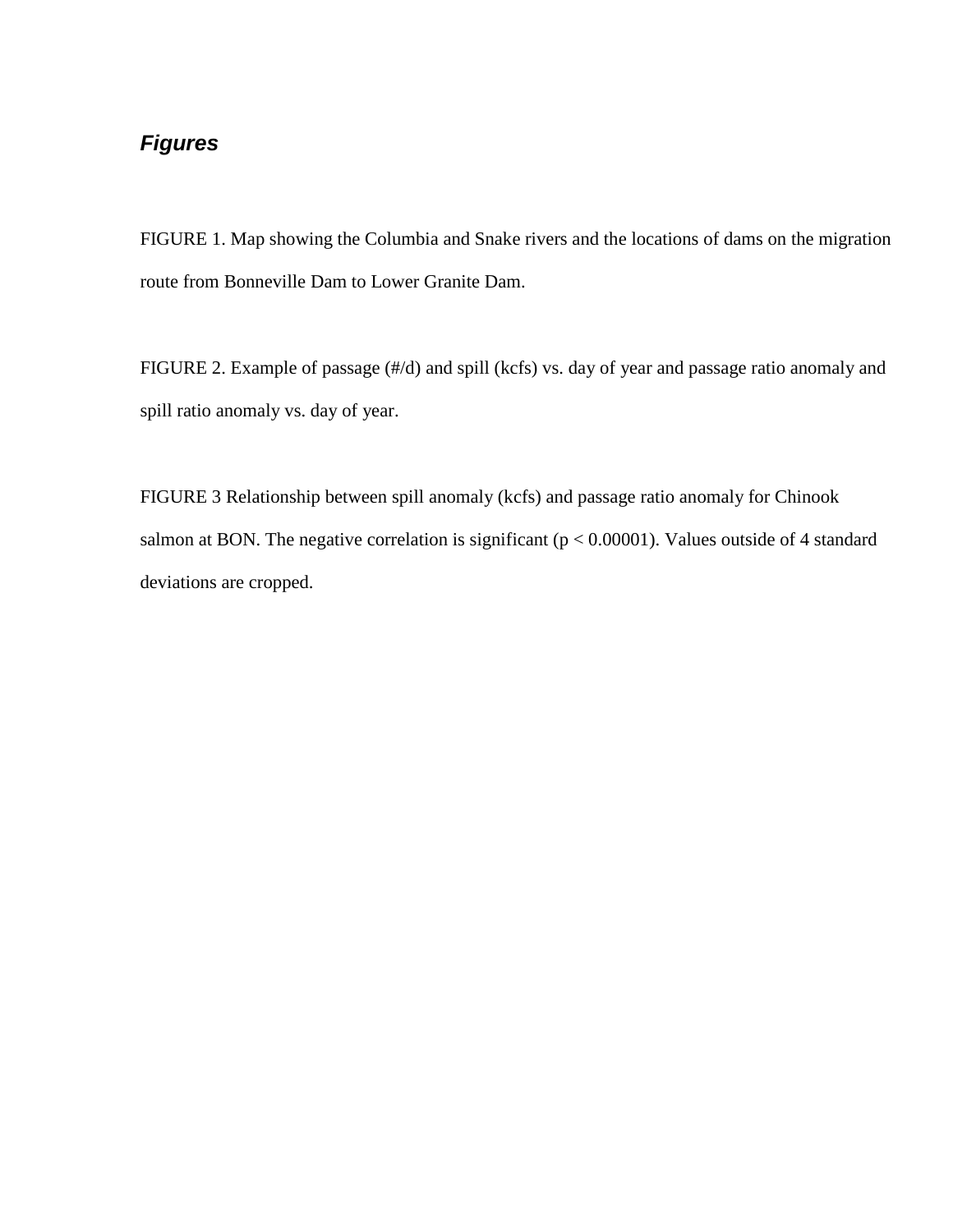

Figure 1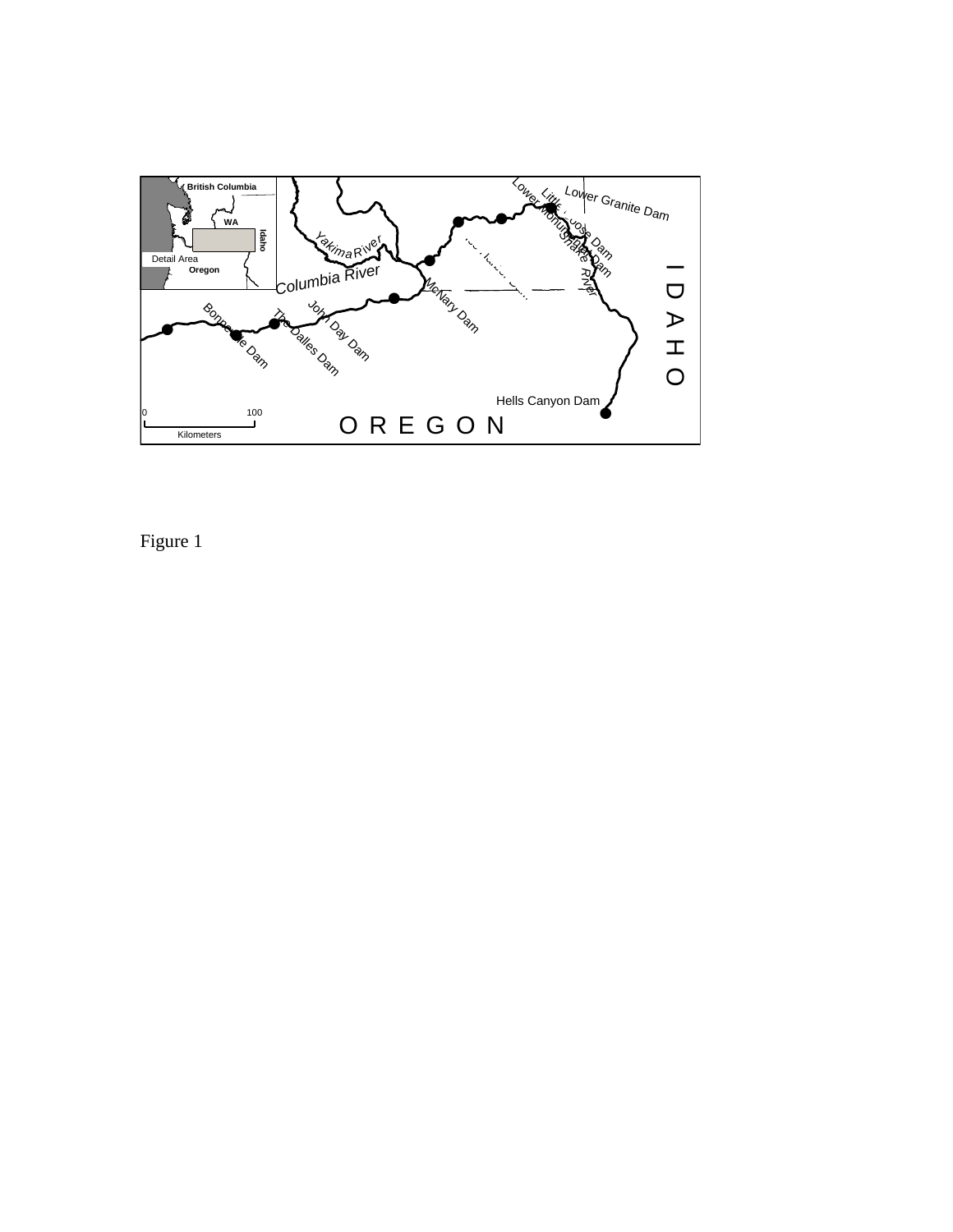

FIGURE 2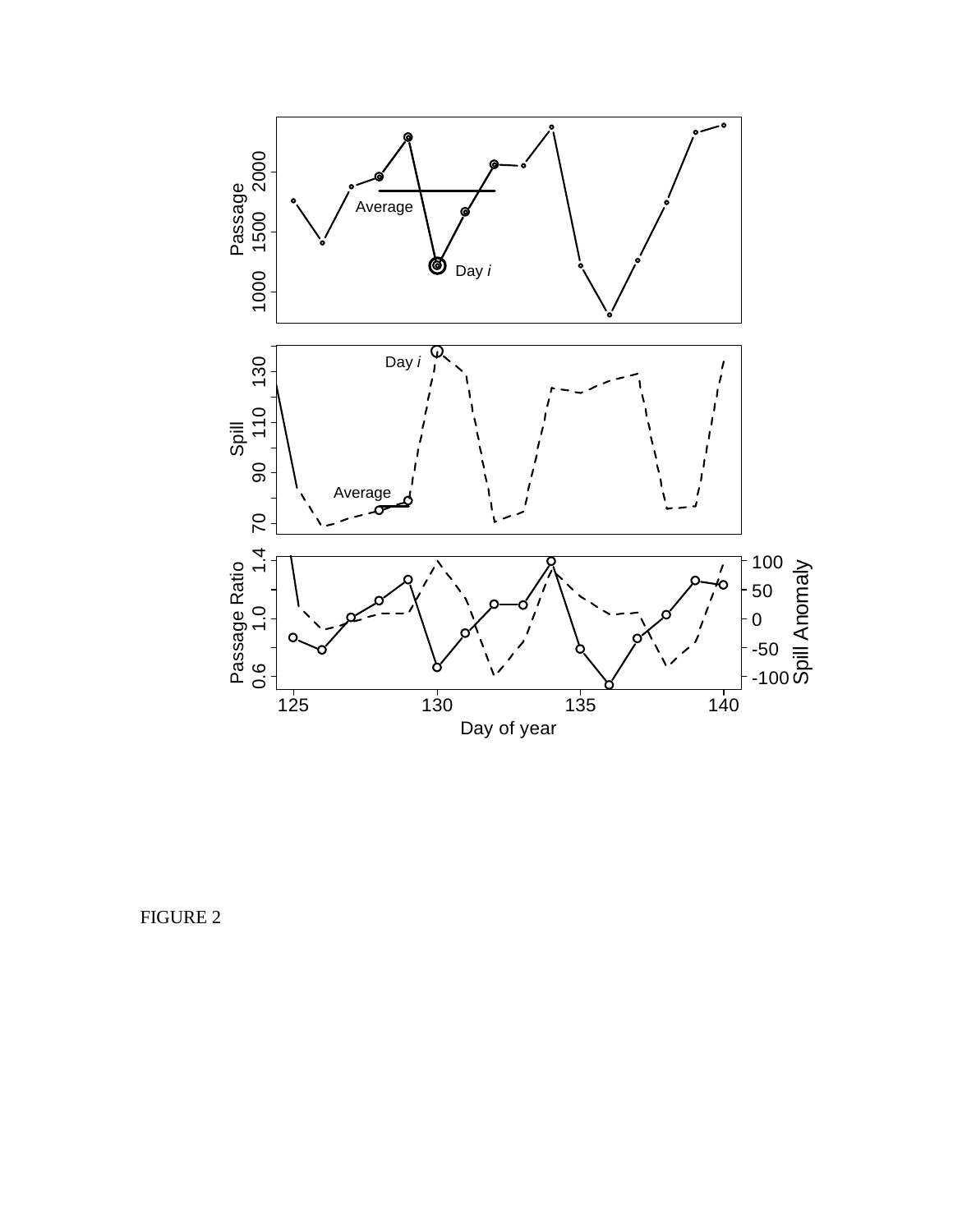

FIGURE 3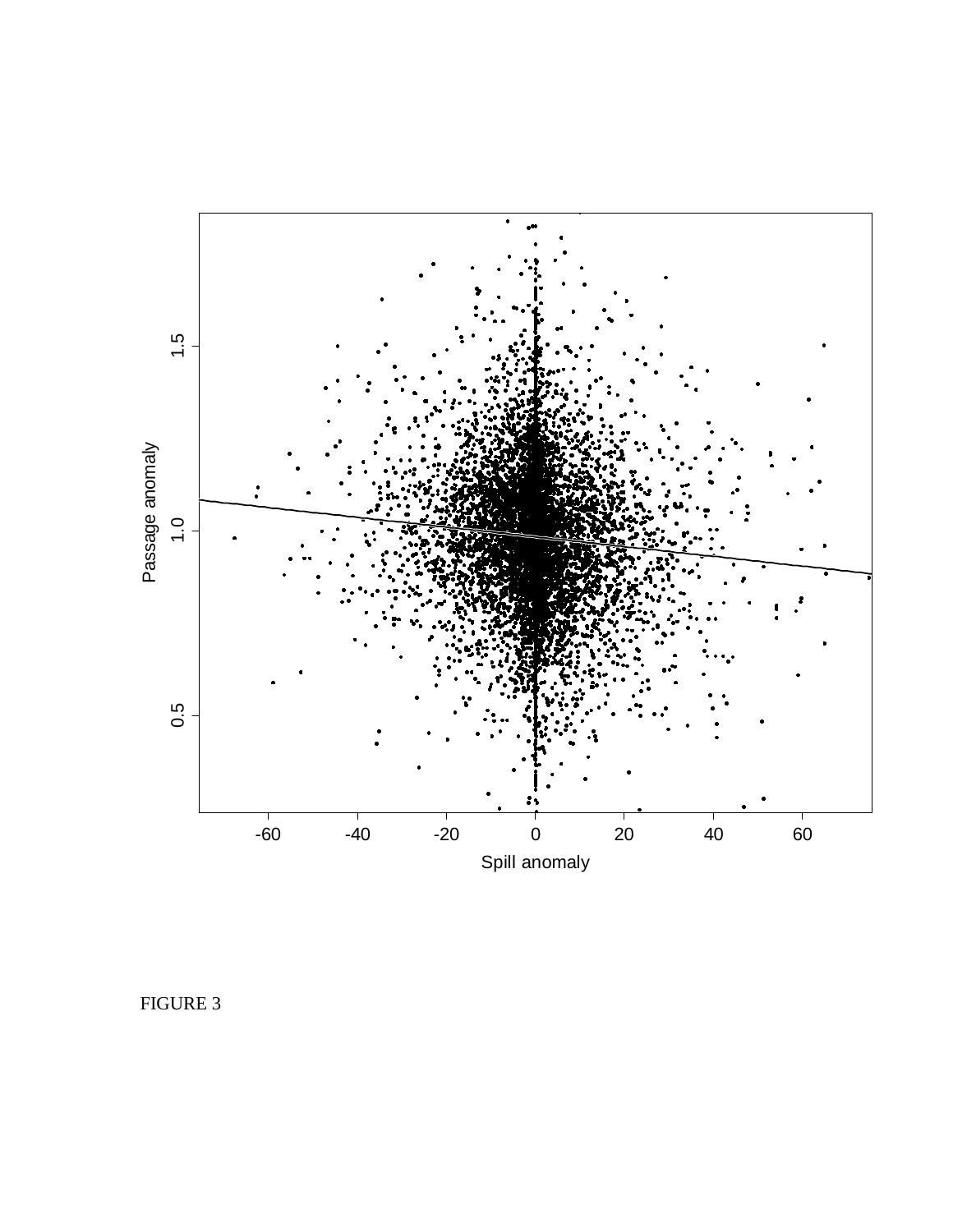|              | <b>BON</b> | <b>TDA</b> | <b>JDA</b> | <b>MCN</b> | <b>IHR</b> | <b>LMN</b> | <b>LGS</b> | <b>LWG</b> |
|--------------|------------|------------|------------|------------|------------|------------|------------|------------|
| Chinook      | $-0.066$   | 0.054      | $-0.064$   | $-0.027$   | $-0.035$   | $-0.005$   | $-0.025$   | 0.017      |
|              | (<0.001)   | (<0.001)   | (<0.001)   | (0.013)    | (0.002)    | (0.650)    | (0.100)    | (0.201)    |
| Steelhead    | $-0.055$   | 0.036      | $-0.036$   | $-0.044$   | $-0.067$   | $-0.045$   | $-0.068$   | $-0.036$   |
|              | (<0.001)   | (0.002)    | (0.002)    | (<0.001)   | (<0.001)   | (<0.001)   | (<0.001)   | (0.006)    |
| jack Chinook | $-0.062$   | $-0.001$   | $-0.027$   | $-0.010$   | $-0.021$   | $-0.010$   | $-0.050$   | $-0.014$   |
|              | (<0.001)   | (0.947)    | (0.043)    | (0.378)    | (0.118)    | (0.504)    | (0.008)    | (0.419)    |
|              |            |            |            |            |            |            |            |            |

<span id="page-16-0"></span>TABLE 1. Correlations and p-value of regressions, in parentheses, between spill volume anomalies and passage ratio anomalies.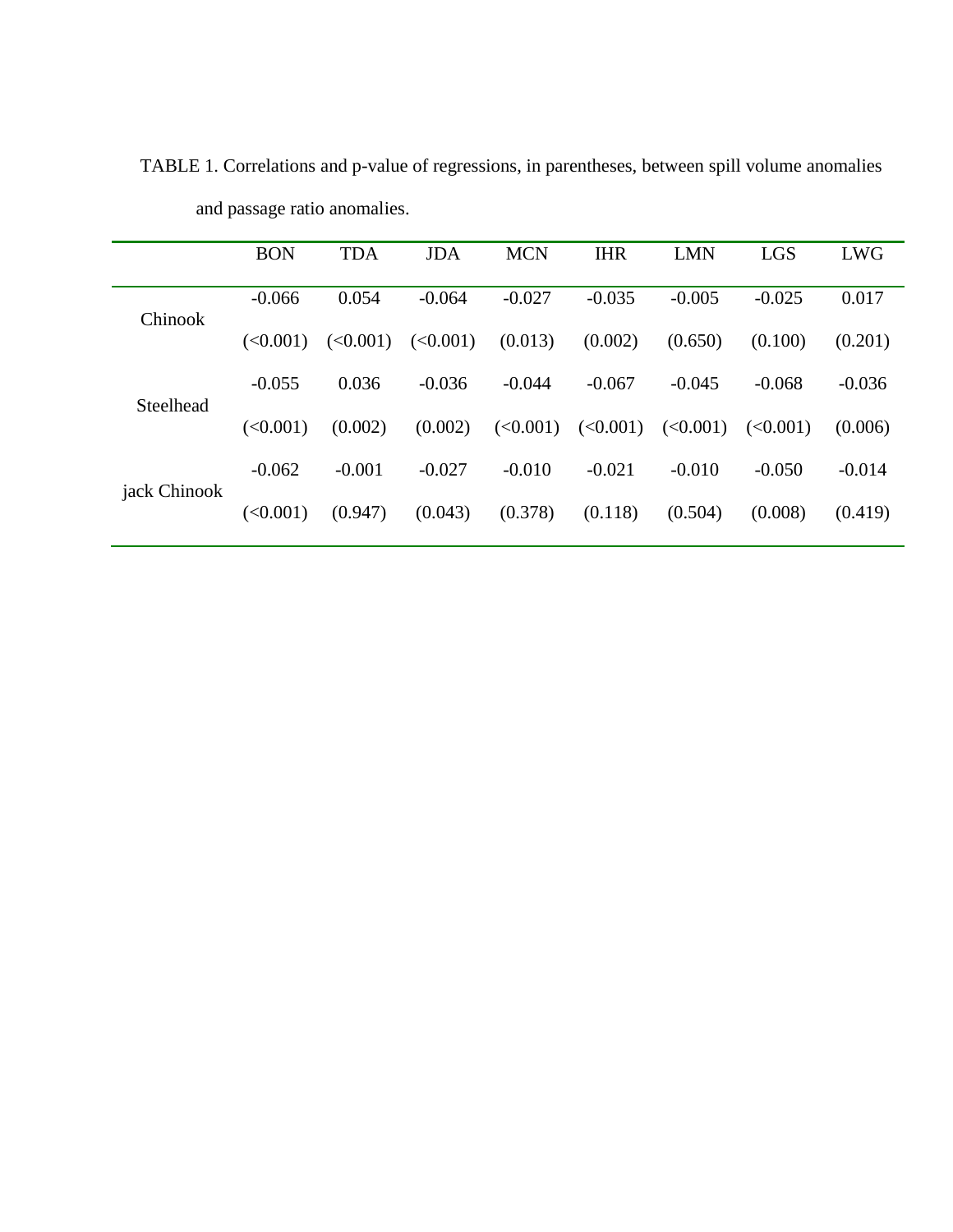|              | <b>BON</b> | <b>TDA</b> | <b>JDA</b> | <b>MCN</b> | <b>IHR</b> | <b>LMN</b> | <b>LGS</b> | <b>LWG</b> |
|--------------|------------|------------|------------|------------|------------|------------|------------|------------|
| Chinook      | $-0.034$   | 0.032      | $-0.075$   | $-0.020$   | $-0.036$   | $-0.046$   | $-0.058$   | $-0.010$   |
|              | (0.001)    | (0.004)    | (<0.001)   | (0.071)    | (0.001)    | (<0.001)   | (<0.001)   | (0.452)    |
| Steelhead    | $-0.040$   | 0.012      | $-0.035$   | $-0.022$   | $-0.055$   | $-0.082$   | $-0.089$   | $-0.088$   |
|              | (<0.001)   | (0.295)    | (0.003)    | (0.052)    | (<0.001)   | (<0.001)   | (<0.001)   | (<0.001)   |
| jack Chinook | $-0.052$   | $-0.007$   | $-0.019$   | 0.008      | $-0.033$   | $-0.041$   | $-0.069$   | $-0.052$   |
|              | (<0.001)   | (0.583)    | (0.142)    | (0.477)    | (0.014)    | (0.005)    | (<0.001)   | (0.002)    |
|              |            |            |            |            |            |            |            |            |

<span id="page-17-0"></span>TABLE 2. Correlation between spill percentage anomalies and passage ratio anomalies (p-value of regression significance).